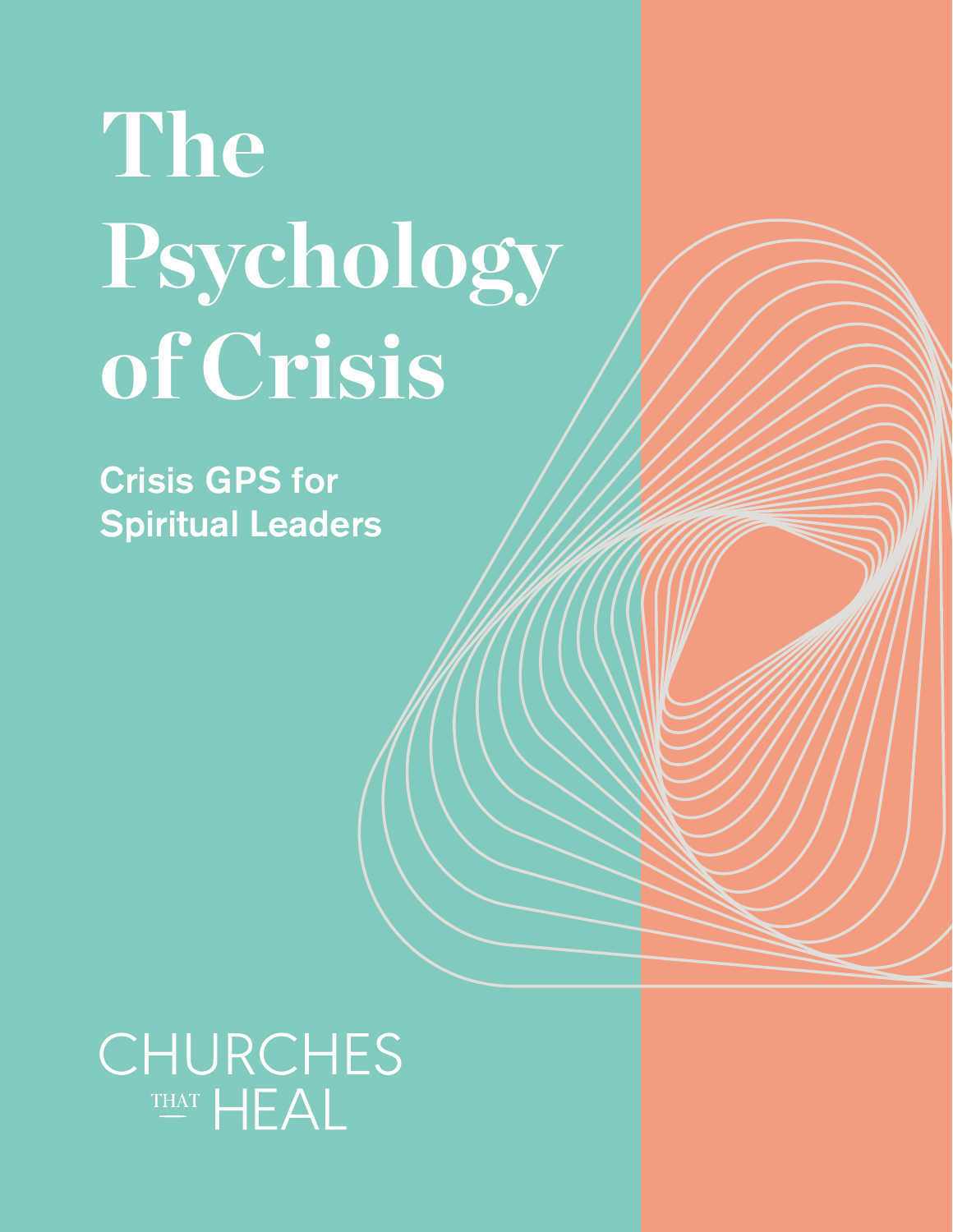Five areas in which God has<br>designed us to function and designed us to function and how to lean in when crisis attacks our infrastructure –

## **We are designed for Connection**

## **When connection is attacked…**

- • Lead with empathy
- Communicate often
- Process with your people about how it is affecting them–don't fear getting personal
- Share with each other about effective coping mechanisms
- Get creative to connect virtually and often–and make it fun!

1999 - Paris Barbara, prima politica de la construcción de la construcción de la construcción de la construcció<br>1991 - La construcción de la construcción de la construcción de la construcción de la construcción de la const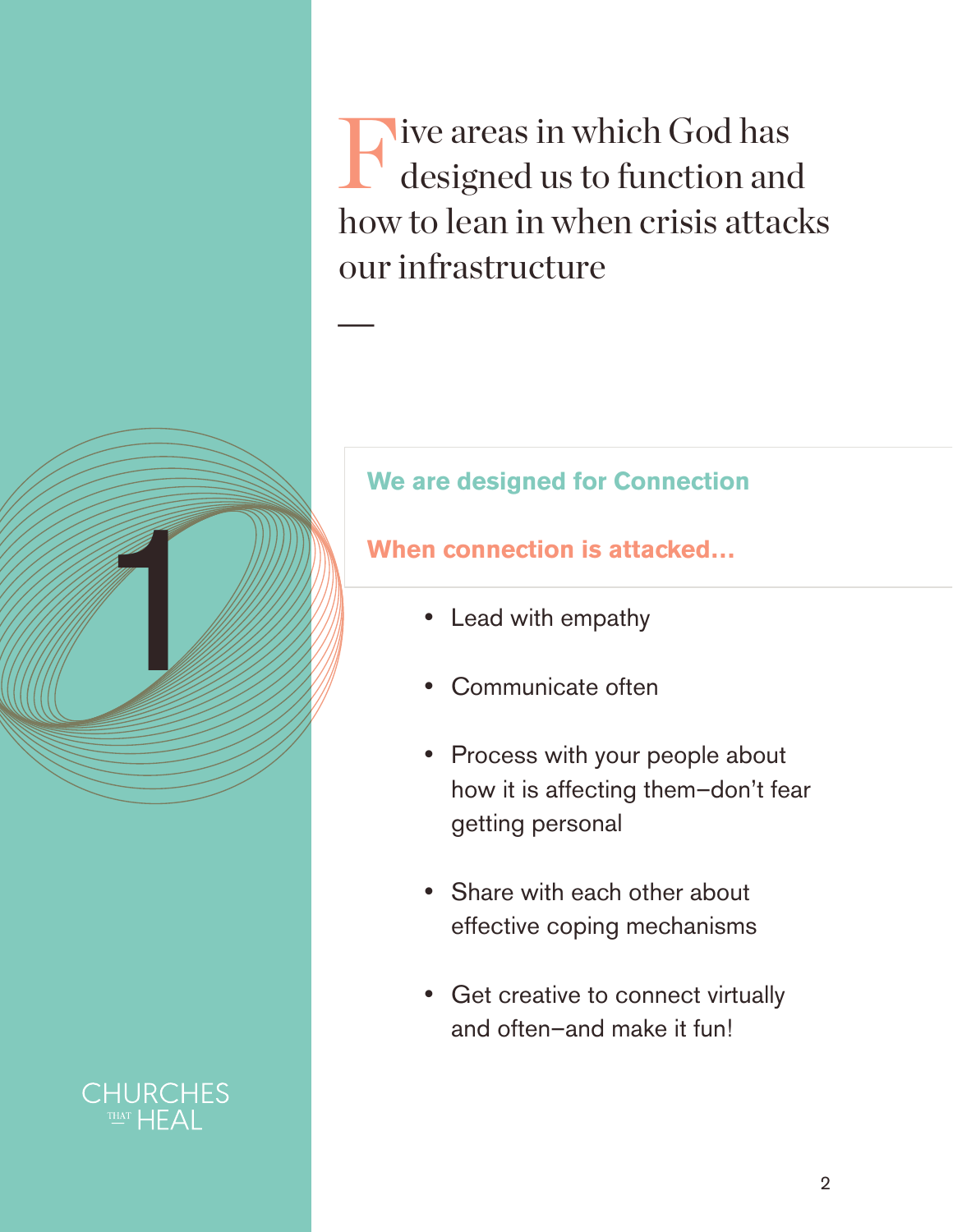**We are designed for Structure and Routine**

**When structure and routine is attacked…**

- Recreate new structures and routines!
- Set up regular, virtual meetings with your team that have structure
- Give your people command and control over tasks
- Be hyper structured about roles and responsibility and check in on them often
- • Define priorities of what needs to be done right now
- • Create a Crisis Response Team



2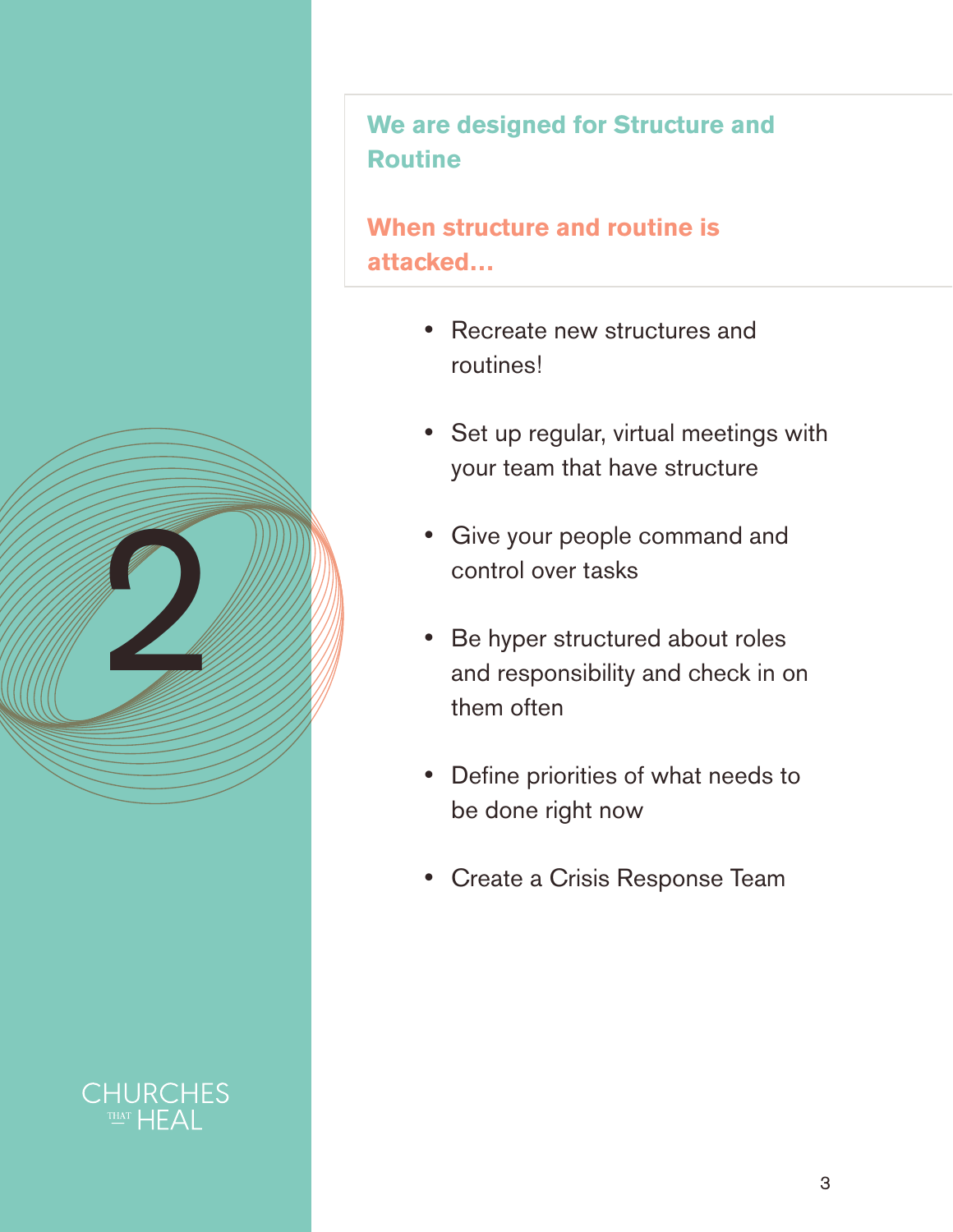**We are designed with the Fight-or-Flight Response**

## **When fight-or-flight is attacked…**

- Limit when and how often you are exposed to the news
- • Practice mindfulness; take unhelpful thoughts captive
- • Stop imagining and instead, deal with the reality
- • Dispute worry with God's Word
- Instill a gratitude practice
- • Engage in the NOW over the not yet



3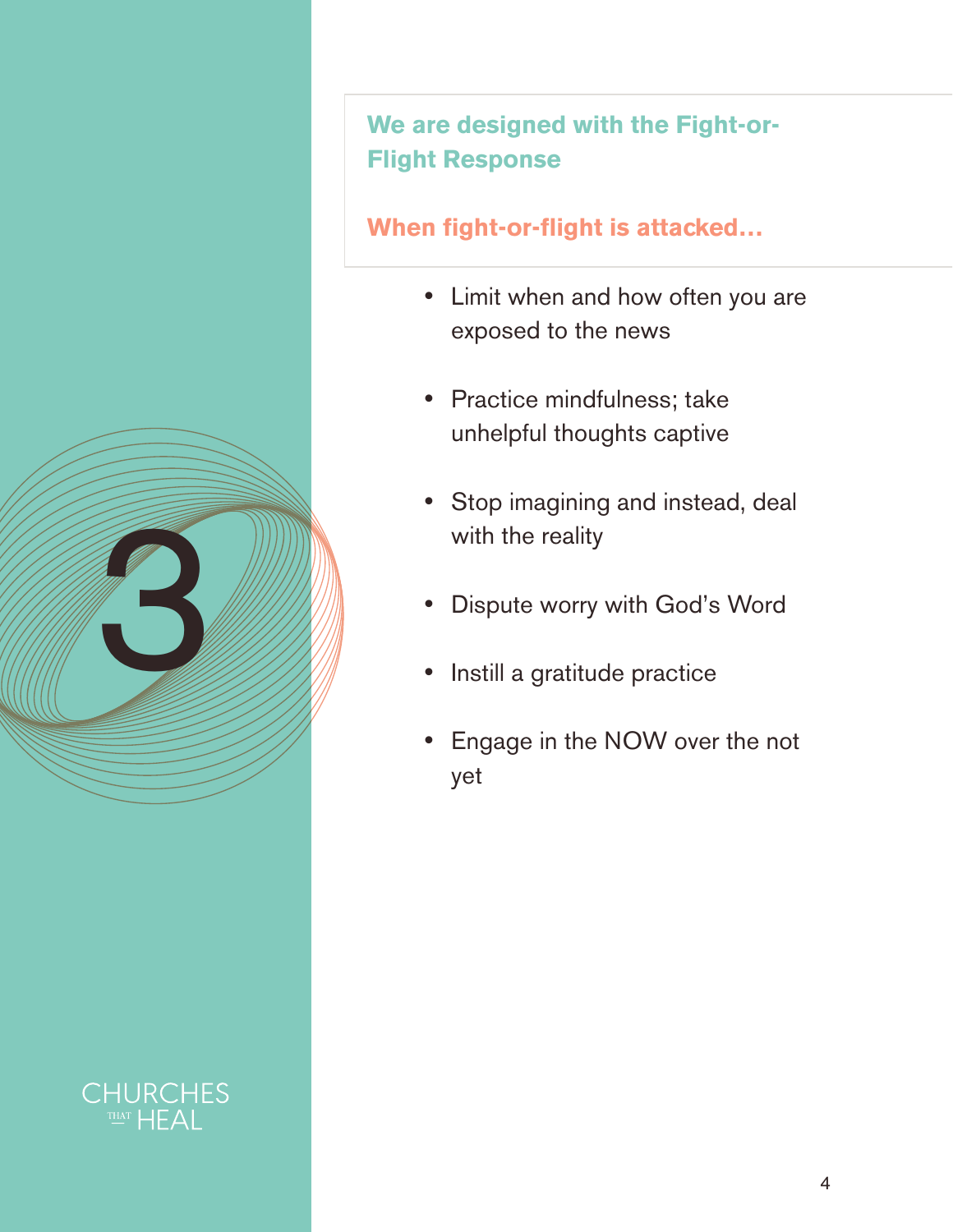#### **We are designed to be in Control**

## **When control is attacked…**

- • Create two columns: one of things you are in control of, and one of things you are not
- • Practice healthy compartmentalizing by limiting yourself to worrying about things you're not in control of for 5–10 minutes
- Actively engage in what you have control over
- Work on how to best use the white space you've been given in this season

1